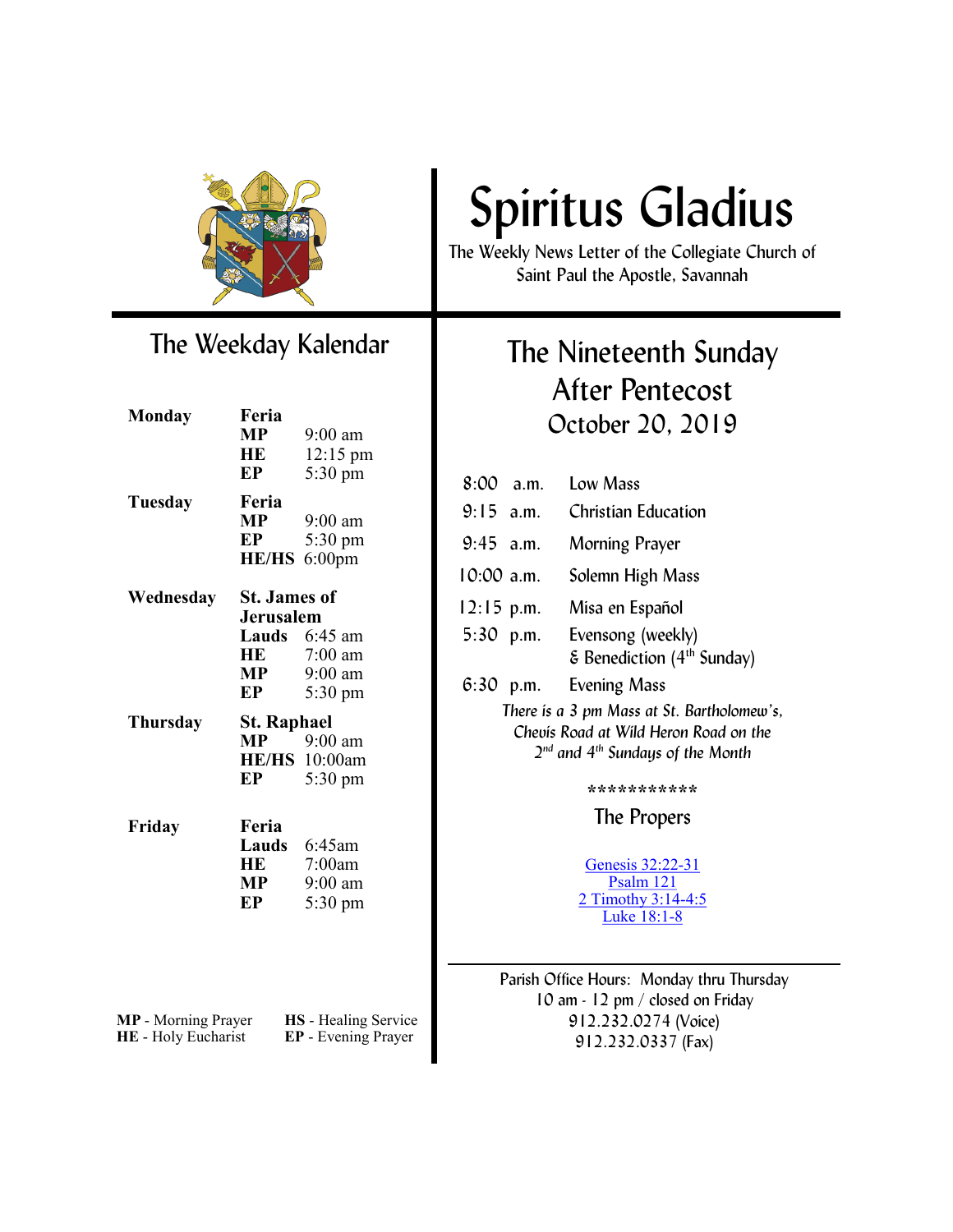## REFLECTIONS

Dear Sisters and Brothers in Christ:

Cultivating a stewardship vision of God's Creation teaches the happy virtue of gratitude. Too often, we tend to think of ourselves as "self-made". As Americans it is part of the cultural air we breathe. It is so easy to forget in the crush of everyday life that all we have; we have received from God. Seeing, understanding and accepting our need to embrace the Stewardship vision of life helps us in our faith journey. As the Epistle of James reminds us – we affirm our faith by our actions. Those actions involve the use of our gifts of time, talent and money. When we pursue a way of living that resonates with the understanding that works are a fruit of faith, our acts of stewardship have the power to deepen and strengthen our apprehension of God's gift of faith.

That gift of faith that God has granted each of God's children is unleashed for the building of God's Kingdom when we acknowledge, "it is God that has made us and not we ourselves." (Psalm 100:3) Jesus taught: "Give and it will be to you; good measure, pressed down, shaken together, running over, will be put into your lap. For the measure you give will be the measure you get back," (Luke 6:38) in addition St. Mark adds, "…and still more will be given you" (Mark 4:24) Challenging ourselves to give a significant portion – to tithe – of our daily means of support teaches us that the love of God is the creative factor in all of our lives. It means choosing to unleash all manner of power and creative actions in the world, rather than shrug our shoulders and say, "what else can we expect". Tithing cures the heart and enables us to view the obstacles life presents as an opportunity for growth and discernment.

The world around us makes it very easy to join the large ranks of scoffers and the "I told you so "crowd. To be honest the tug of the "what might have been…if only" echoes easily in our hearts, but when we focus ourselves with a large dose of "what new opportunities do I see in today's world" we become co-creators with God and stewards of God's Kingdom. A kingdom where justice is fought for, peace is striven after and love binds all. It is on these that the Kingdom of God is being built amid time, including our own generation. The opportunity to tithe in support of the Kingdom has the potential to prod each of God's children into a place of thankfulness. By embracing the reality that the love of God and the purposes of God is the most creative use we can make with the gifts that God has placed in our hands, we put ourselves in a place of joy, life and goodness no matter the worldly circumstances of our life.

Tithing has not only brought me joy and peace which passes understanding but it has taught me to more careful with the 90% which God allows me to use in living life in this world. The 10% allows me to recognize my dependence on God and it lets me say "Thank you" to God for health, family, food, love and life. It also reminds me of my need to give and that by giving with no strings attached I free myself from that little voice that tries to convince me that there is never enough and the fear it conveys. If you are not tithing I invite you to use it as a tool to uncover the excitement that God wants you to have in your life and learn the joy of saying yes to the opportunities in life that God sets before you**. WWIII**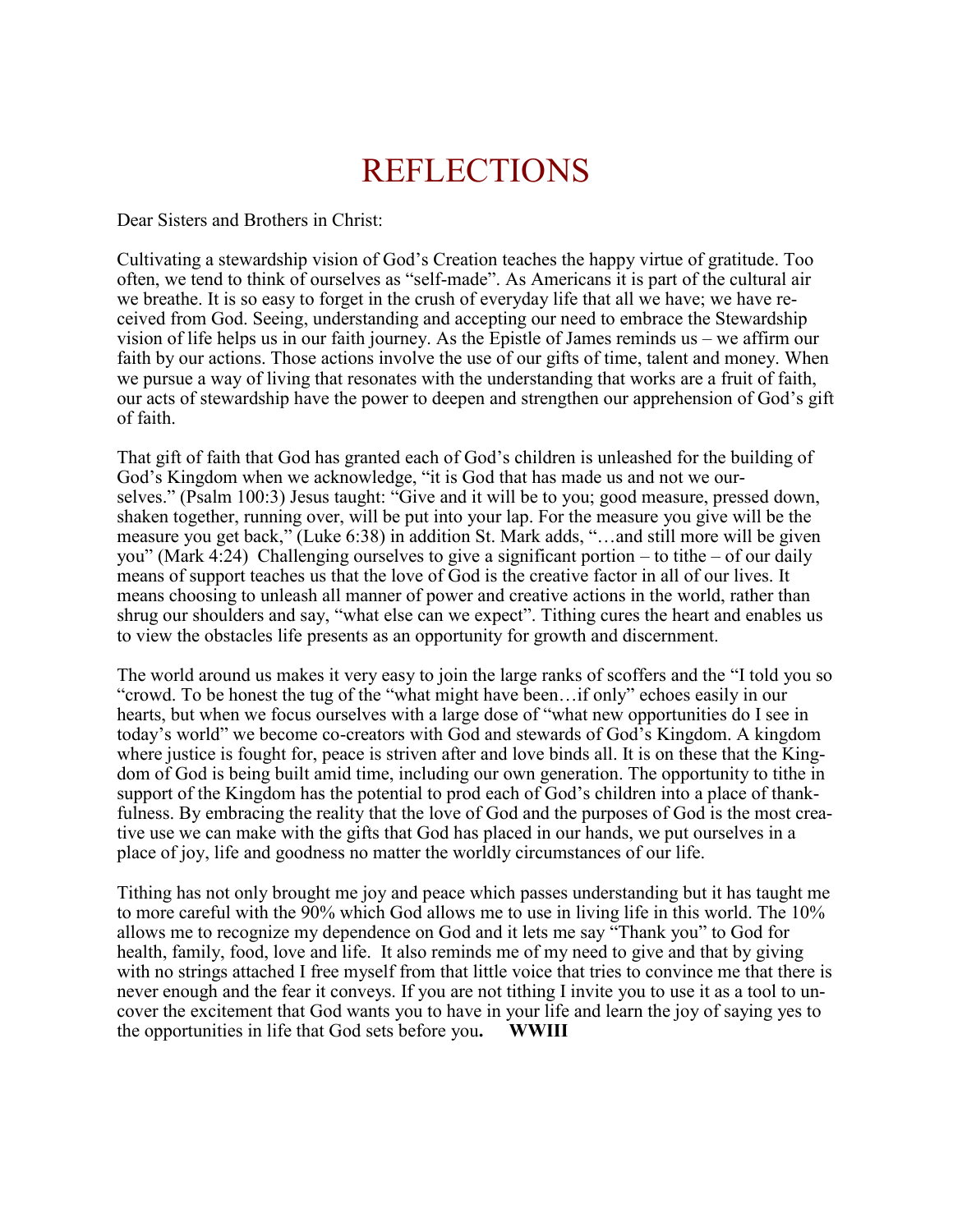# Parish News and Events

#### **Hymns & Music 19th Sunday After Pentecost**

**Hymns:** 372, 711, Doxology, 304, 590 **Anthem:** *Praise Our God and King (Anonymous Carol, 15th Century) O Praise the Lord (Adrian Batten c.1580-c.1637)*

#### **Choral Scholar Focus Michael Doyle (Voice)**

Hi, I'm Michael, I was born and raised here in Savannah. I'm a junior in high school at Savannah Country Day and I plan on pursuing musical theatre and writing later on in life. I have been singing chorally since I was about 6 years old, and have been doing it frequently ever since, I love being on stage. My friends and I have taken multiple barber shop quartets and one act plays to competitions on the regional level and have won every time we have done so, and I hope the fall show I'm in right now will win us a state award. This opportunity that Saint Paul's has given me has been wonderful, and I'm so glad that I get to sing withy all of you all today.

#### **Coffee Hour:**

**T**he sign-up for Coffee Hour Hosts for **October and November** is now available on Sign-up Genius (Copy and paste this link to sign up):

#### **https://tinyurl.com/y2zkdkza**

Thank you for your support of this important ministry.

#### **Youth Events on Sunday**

All children in the parish are invited to come to the Godly Play room on the 2nd floor at 11:30 am, joining Mother Lauren and together exploring our faith through story, art, and fellowship.

#### **Food Pantry This Tuesday!**

For over 30 years, St. Paul's has been distributing food for those in need. If you would like to help with the distribution, be at the Food Pantry building at 7am  $(2^{nd}$  and  $4^{th}$  Tuesday); the time commitment is from 7am-8:30am. The Food Pantry is located behind the parish house at the corner of  $34<sup>th</sup>$  and Lincoln. For more information, please

contact Kris Lee at 912-704-3332 or Heather Downs at 912-507-4218

#### **Savannah Walkabout Wednesday, October 23rd**

Join your fellow Episcopalians as we gather at St. Thomas Church (Isle of Hope) this Wednesday, October  $23<sup>rd</sup>$  at 6:00 p.m. as the five candidates for the position of Bishop of Georgia are present for a meet and greet.

#### **Brunch October 27th**

Following the 10:00 a.m. mass on Sunday, October  $27<sup>th</sup>$ , the Latino community at St. Paul's will host a brunch. The cost is \$10.00 and all proceeds will benefit St. Paul's outreach to the Latino community.

#### **United Thank Offering Collection November 3rd**

The United Thank Offering (UTO) collection will be on Sunday, November 3<sup>rd</sup>. You may bring your UTO box to church or put your check in the envelopes found in the pews. UTO is entrusted to receive the offerings, and to distribute the 100% of what is collected to support innovative mission and ministry throughout The Episcopal Church and Provinces of the Anglican Communion.

#### **Fall Festival—November 23rd**

St. Paul's largest fundraiser needs your help! **Do you have old jewelry or small gift items that are just sitting around—consider giving them for the Collectables Booth.** 100% of the proceeds from our fundraiser support the various outreach ministries of St. Paul's Church. For more information, please contact: Fr. Willoughby at frwwiii@gmail.com

#### **Convo this Sunday, October 20**

St. Michaels and all Angles, Washington & Waters 6pm-8pm